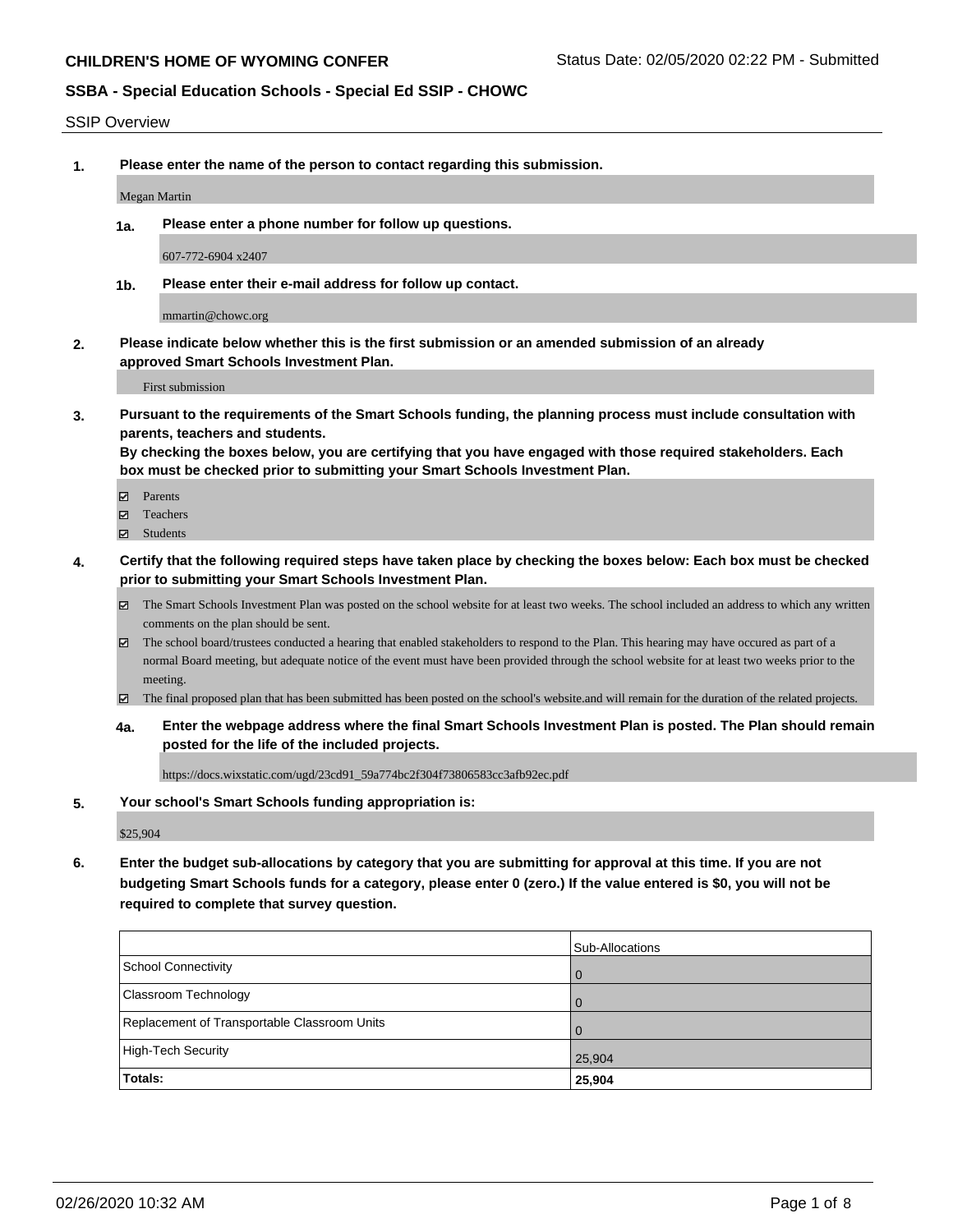School Connectivity

**1. Describe how you intend to use Smart Schools funds for high-speed broadband and/or wireless connectivity projects in school buildings.**

(No Response)

**2. Describe how the school plans to use digital connectivity and technology to improve teaching and learning.**

(No Response)

**3. Does your School Connectivity project require new construction or substantially altered space and result in capitalized cost in excess of \$100,000?**

(No Response)

**4. If you are submitting an allocation for School Connectivity complete this table. Note that the calculated Total at the bottom of the table must equal the Total allocation for this category that you entered in the SSIP Overview overall budget.** 

|                                            | Sub-Allocation |
|--------------------------------------------|----------------|
| Network/Access Costs                       | (No Response)  |
| Outside Plant Costs                        | (No Response)  |
| School Internal Connections and Components | (No Response)  |
| Professional Services                      | (No Response)  |
| Testing                                    | (No Response)  |
| <b>Other Upfront Costs</b>                 | (No Response)  |
| <b>Other Costs</b>                         | (No Response)  |
| Totals:                                    | 0              |

**5. Please detail the type, quantity, per unit cost and total cost of the eligible items under each sub-category. This is especially important for any expenditures listed under the "Other" category. All expenditures must be eligible for tax-exempt financing to be reimbursed with Smart Schools funds. Sufficient detail must be provided so that we can verify this is the case. If you have any questions, please contact us directly through smartschools@nysed.gov. Add rows under each sub-category for additional items, as needed.**

| each type.<br>(No Response)      | (No Response)          | (No Response) | (No Response) | (No Response)     |
|----------------------------------|------------------------|---------------|---------------|-------------------|
|                                  |                        |               |               |                   |
| Repeat to add another item under |                        |               |               |                   |
| ∣type.                           |                        |               |               |                   |
| Select the allowable expenditure | I Item to be purchased | Quantity      | Cost per Item | <b>Total Cost</b> |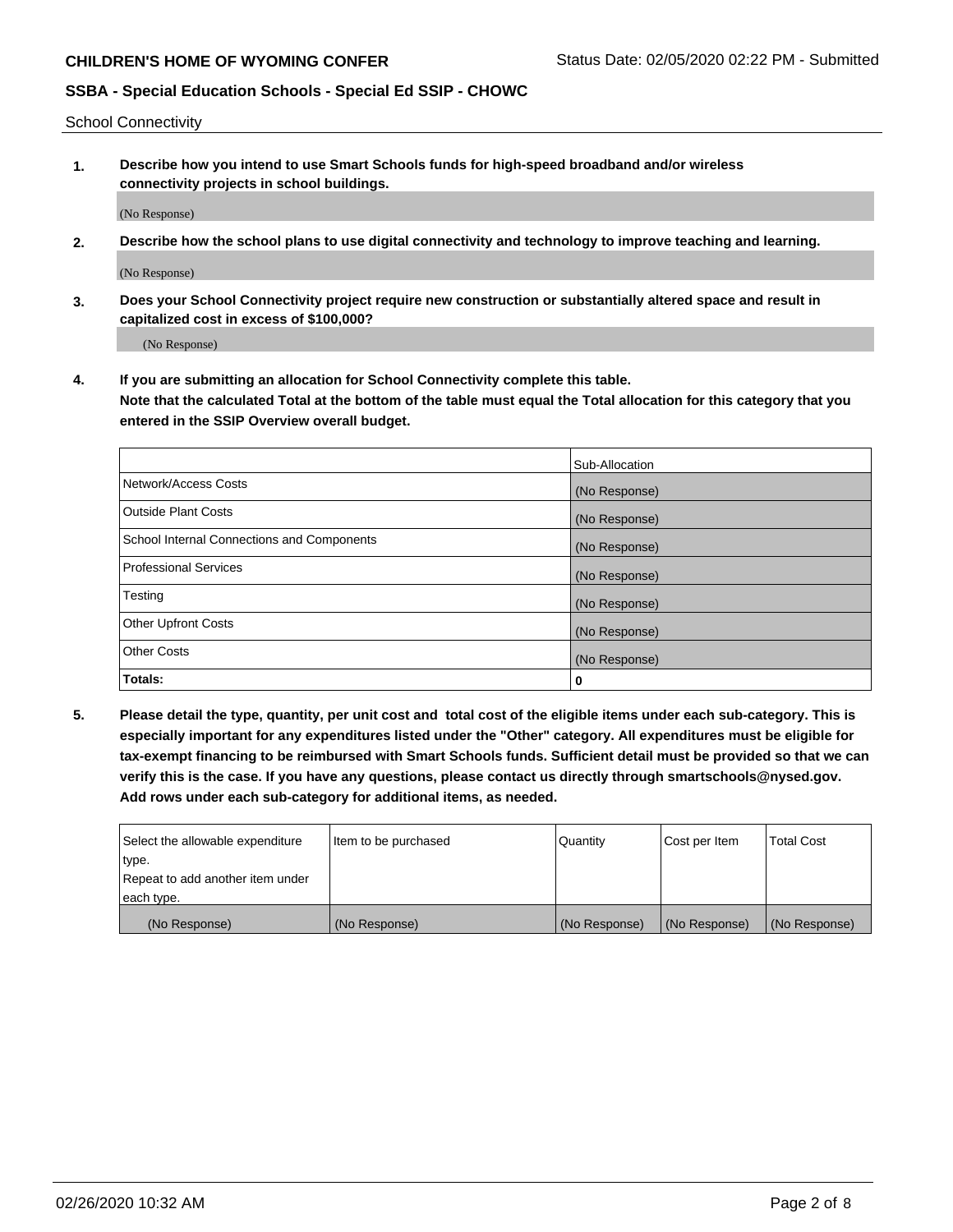Classroom Learning Technology Equipment (Devices)

**1. Describe the devices you intend to purchase and their compatibility with existing or planned platforms or systems.**

(No Response)

**2. Describe how the proposed technology purchases will improve teaching and learning inside or outside of the classroom.**

(No Response)

**3. To ensure the sustainability of technology purchases made with Smart Schools funds, schools must have a plan to maintain and support technology purchases reimbursed with Smart Schools funds. This sustainability plan should support recurring costs of use that are ineligible for Smart Schools funding such as device maintenance, technical support, Internet and wireless fees, maintenance of hotspots, staff professional development, building maintenance and the replacement of incidental items.**

By checking this box, you certify that the school has a sustainability plan as described above.

**4. Schools must ensure that devices purchased with Smart Schools funds will be distributed, prepared for use, maintained and supported appropriately. Schools must maintain detailed device inventories in accordance with generally accepted accounting principles.**

By checking this box, you certify that the school has a distribution and inventory management plan and system in place.

- **5. Schools must contact the SUNY/CUNY teacher preparation program that supplies the largest number of its new teachers to request advice on innovative uses and best practices at the intersection of pedagogy and educational technology.**
	- By checking this box, you certify that you have contacted the SUNY/CUNY teacher preparation program that supplies the largest number of your new teachers to request advice on these issues.
	- **5a. Please enter the name of the SUNY or CUNY Institution that you contacted.**

(No Response)

**5b. Enter the primary Institution phone number.**

(No Response)

**5c. Enter the name of the contact person with whom you consulted and/or will be collaborating with on innovative uses of technology and best practices.**

(No Response)

**6. If you are submitting an allocation for Classroom Educational Technology, complete this table.**

**Note that the calculated Total at the bottom of the table must equal the Total allocation for this category that you entered in the SSIP Overview overall budget.**

|                          | Sub-Allocation |
|--------------------------|----------------|
| Interactive Whiteboards  | l O            |
| Computer Servers         |                |
| <b>Desktop Computers</b> |                |
| <b>Laptop Computers</b>  |                |
| <b>Tablet Computers</b>  |                |
| <b>Other Costs</b>       |                |
| Totals:                  | 0              |

**7. Please detail the type, quantity, per unit cost and total cost of the eligible items under each sub-category. This is especially important for any expenditures listed under the "Other" category. All expenditures must be capital bond eligible to be reimbursed with Smart Schools funds. If you have any questions, please contact us directly through**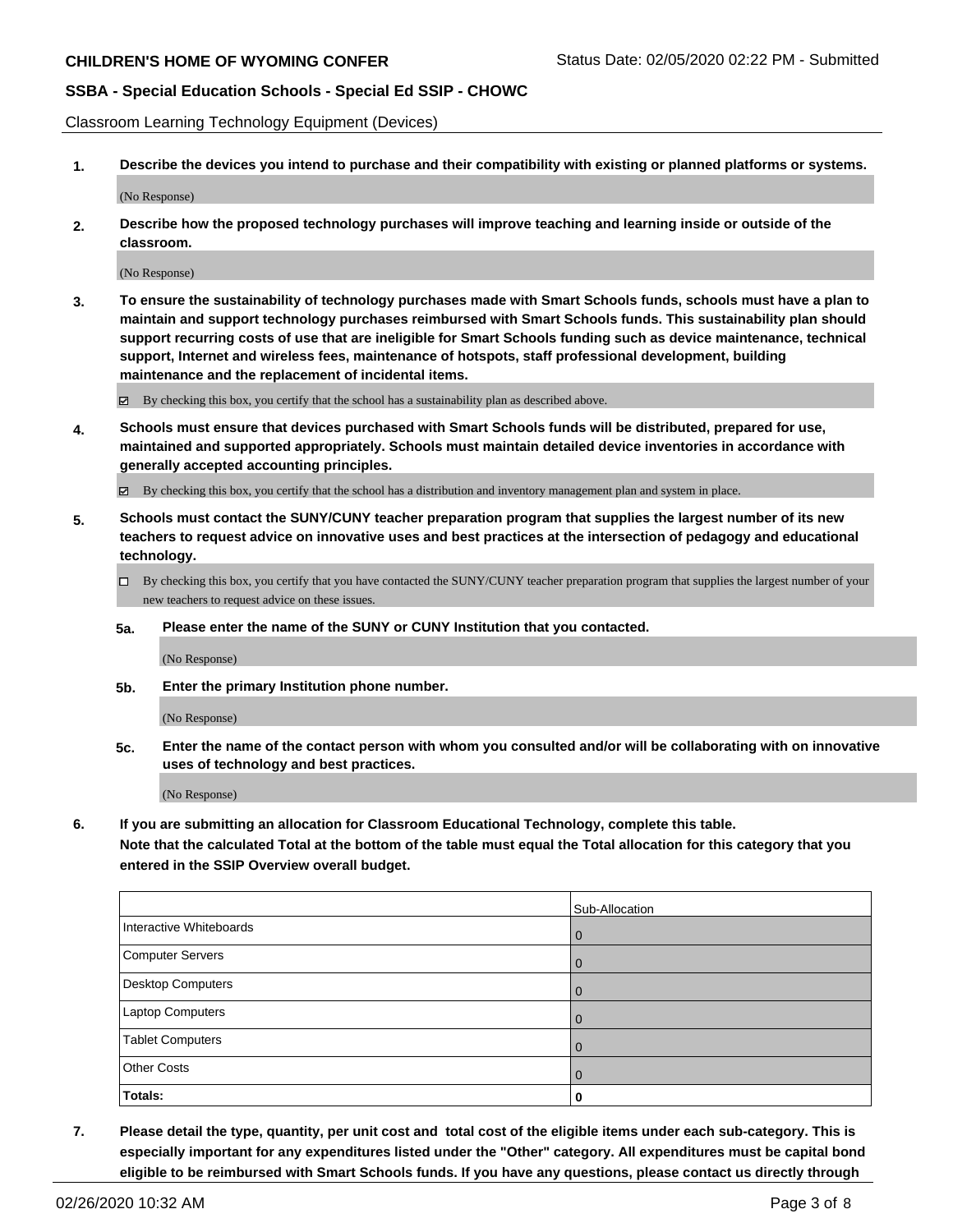Classroom Learning Technology Equipment (Devices)

# **smartschools@nysed.gov.**

# **Add rows under each sub-category for additional items, as needed.**

| Select the allowable expenditure | Item to be purchased | Quantity      | Cost per Item | <b>Total Cost</b> |
|----------------------------------|----------------------|---------------|---------------|-------------------|
| type.                            |                      |               |               |                   |
| Repeat to add another item under |                      |               |               |                   |
| each type.                       |                      |               |               |                   |
| (No Response)                    | (No Response)        | (No Response) | (No Response) | (No Response)     |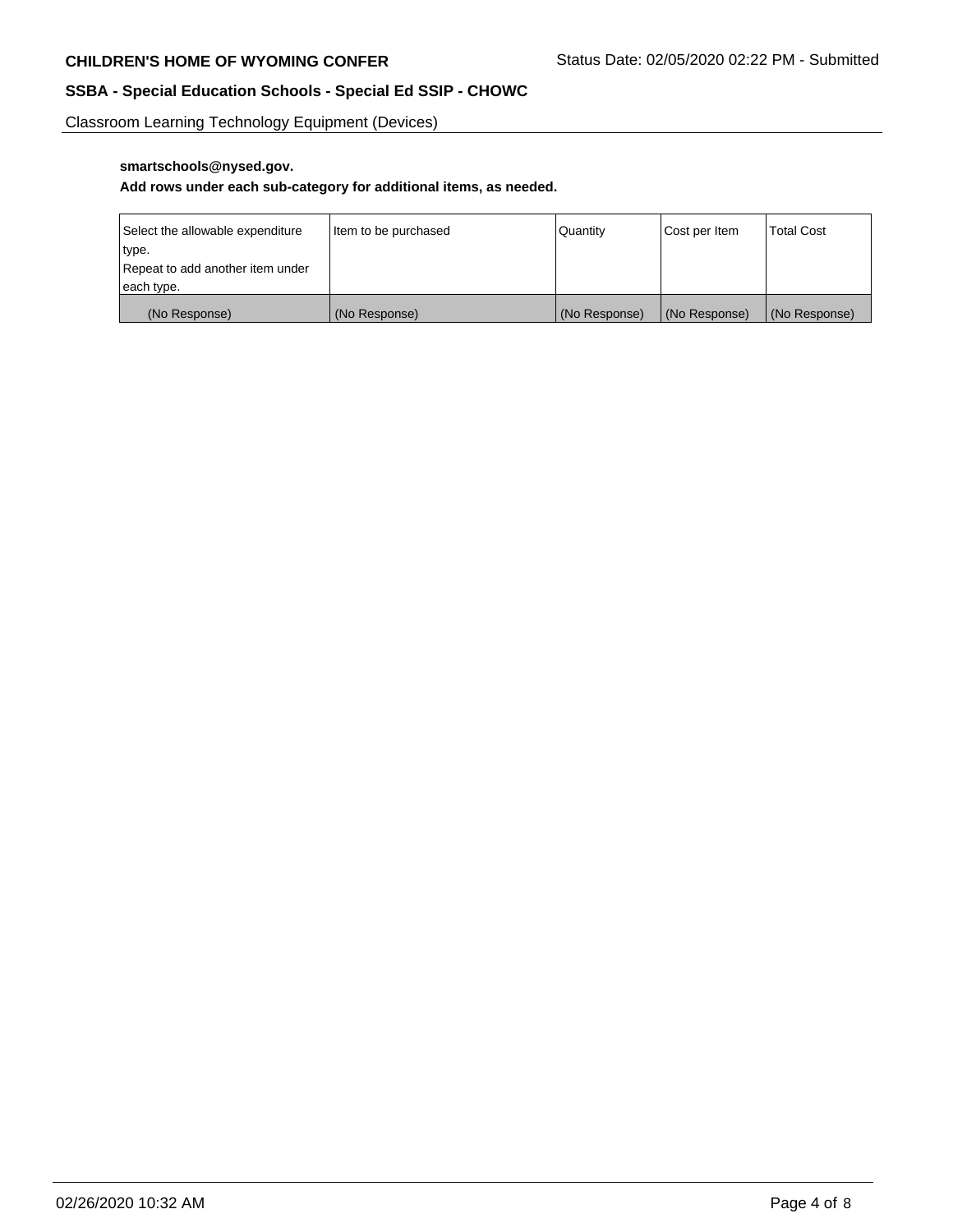Replace/Modernize Transportable Classrooms

**1. Describe the school's plan to construct, enhance or modernize education facilities to provide high-quality instructional space by replacing transportable classrooms.**

(No Response)

**2. Does your Classroom Trailer project require new construction or substantially altered space and result in capitalized cost in excess of \$100,000?**

(No Response)

**3. If you have made an allocation for Replace Transportable Classrooms, complete this table. Note that the calculated Total at the bottom of the table must equal the Total allocation for this category that you entered in the SSIP Overview overall budget.**

|                                                | Sub-Allocation |
|------------------------------------------------|----------------|
| Construct New Instructional Space              | (No Response)  |
| Enhance/Modernize Existing Instructional Space | (No Response)  |
| Other Costs                                    | (No Response)  |
| Totals:                                        | 0              |

**4. Please detail the type, quantity, per unit cost and total cost of the eligible items under each sub-category. This is especially important for any expenditures listed under the "Other" category. All expenditures must be capital bond eligible to be reimbursed with Smart Schools funds. If you have any questions, please contact us directly through smartschools@nysed.gov.**

**Add rows under each sub-category for additional items, as needed.**

| Select the allowable expenditure | Item to be purchased | Quantity      | Cost per Item | <b>Total Cost</b> |
|----------------------------------|----------------------|---------------|---------------|-------------------|
| 'type.                           |                      |               |               |                   |
| Repeat to add another item under |                      |               |               |                   |
| each type.                       |                      |               |               |                   |
| (No Response)                    | (No Response)        | (No Response) | (No Response) | (No Response)     |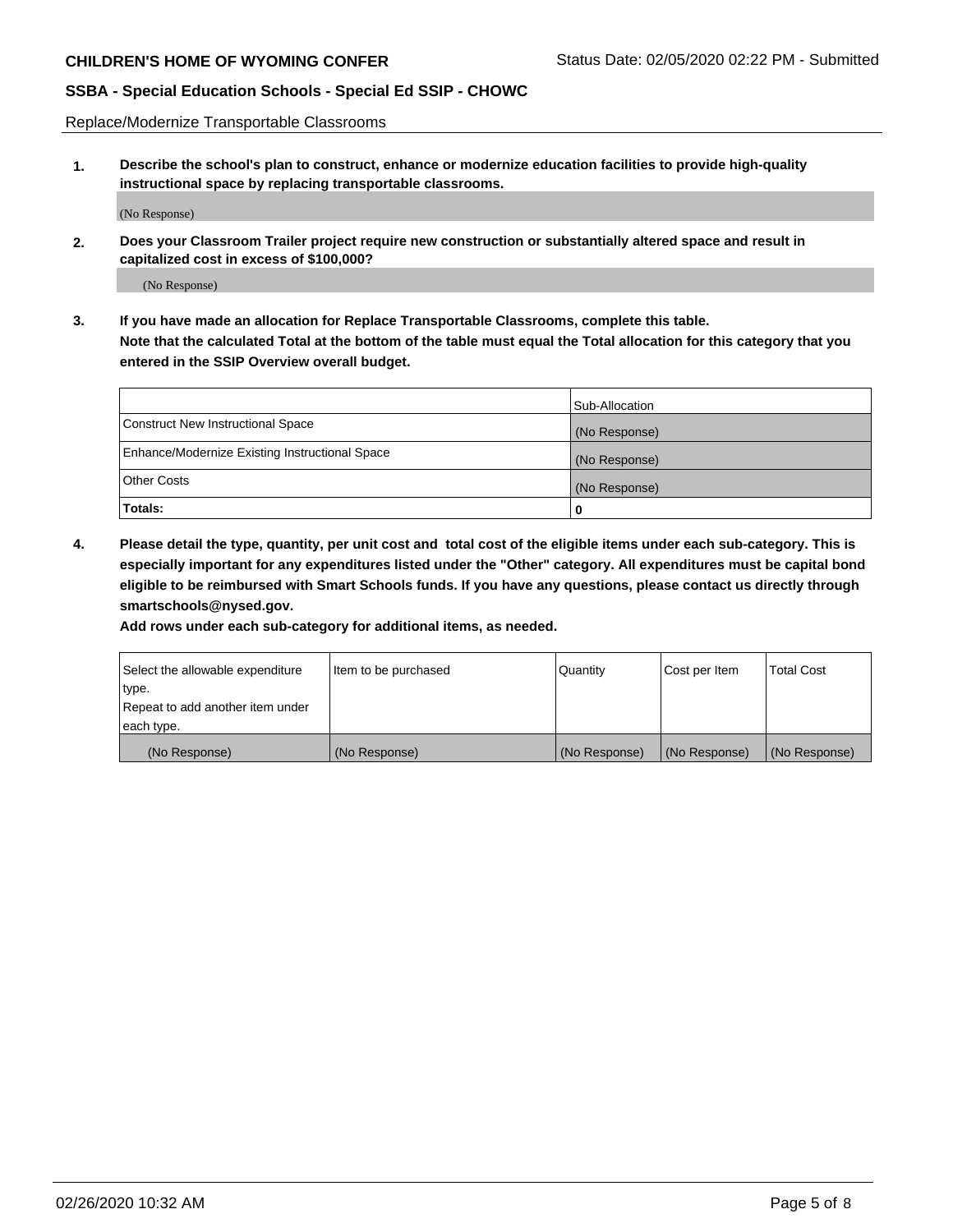#### High-Tech Security Features

## **1. Describe how you intend to use Smart Schools funds to install high-tech security features in school buildings and on school campuses.**

#### **Smart Schools Security at CHOWC**

Children's Home of Wyoming Conference (CHOWC) primarily serves students who struggle with emotional and behavioral challenges, students with disabilities, and students with special needs. Each day, we aim to create a safe and welcoming environment for all of our children; however, our current campus safety and security features are either outdated or missing altogether. CHOWC lacks a video intercom access system, necessary security cameras, and adequate classroom doors.

#### **Rationale**

In order to be proactive, rather than reactive to emergency situations, our campus must access 21st century security features that ensure the safety of all our students. According to the Safe Schools Against Violence in Education (SAVE) Act, which passed in 2001, district-wide school safety plans must include policies and procedures for "the use of school safety officers and/or security devices or procedures, as appropriate."[1] Because we don't have access to school safety officers, CHOWC is requesting \$25,904.00 to invest in high-tech security for our schools.

With the Smart Schools funding, teachers, administrators, and campus staff can focus on our children's educational and emotional needs—rather than worrying about how to best protect their students from preventable danger. This will directly impact teachers' abilities to provide a safe learning environment for each and every student, thus, improving educational outcomes and school climate at CHOWC.

[1] Adopted from New York State Center for School Safety: Board of Regents "Schools Against Violence in Education" **Entry control system**

We must first purchase and install a 21st century video intercom access system. In our Galloway building, we have an out-of-date visitor access system. Currently, visitors push a buzzer, and our secretary unlocks the door to our school building—without ever seeing or talking to a single visitor. An up-to-date video intercom access system will ensure that our students and staff remain safe throughout the school day. The video intercom call box will be installed outside the school, adjacent to the primary entrance. Using this system, main office staff will screen visitors before they are granted access. It is important that our office staff see and speak with visitors before they ever enter the Galloway school building. **Electronic security cameras**

The Children's Home of Wyoming Conference will purchase 13 new security cameras for our Galloway and Kresge school buildings. Although we have security cameras in our main hallways, we must install two security cameras in the main offices (one in each building). With staff, students, parents, and other visitors entering the main office throughout the school day, it is imperative that we are able to ensure the safety of our staff and students. One camera is needed in the guidance and social workers' waiting room, one in our technology classroom, and eight additional security cameras will be placed in areas of the school building that our current cameras cannot surveil. These new security cameras will aid in monitoring, identifying, and solving any issues that arise within our school buildings.

#### **Classroom door replacement**

CHOWC's Galloway building lacks adequate classroom doors. As of right now, 12 classroom doors need to be completely replaced. Some of the interior doors are missing locks, have broken or damaged windows, or have broken hinges. Our current doors also have oversized glass windows that put our students and staff at risk. CHOWC will purchase new classroom doors with narrow, fire-rated vision panels. The new classroom doors will not only prevent the spread of smoke and fire during an emergency, but also will ensure safe egress from each classroom.

### **2. Does your High-Tech Security project require new construction or substantially altered space and result in capitalized cost in excess of \$100,000?**

No

# **3. If you have made an allocation for High-Tech Security Features, complete this table.**

**Note that the calculated Total at the bottom of the table must equal the Total allocation for this category that you entered in the SSIP Overview overall budget.**

|                                 | Sub-Allocation |
|---------------------------------|----------------|
| Electronic Security System      | 11,012         |
| <b>Entry Control System</b>     | 3,012          |
| Approved Door Hardening Project | 11,880         |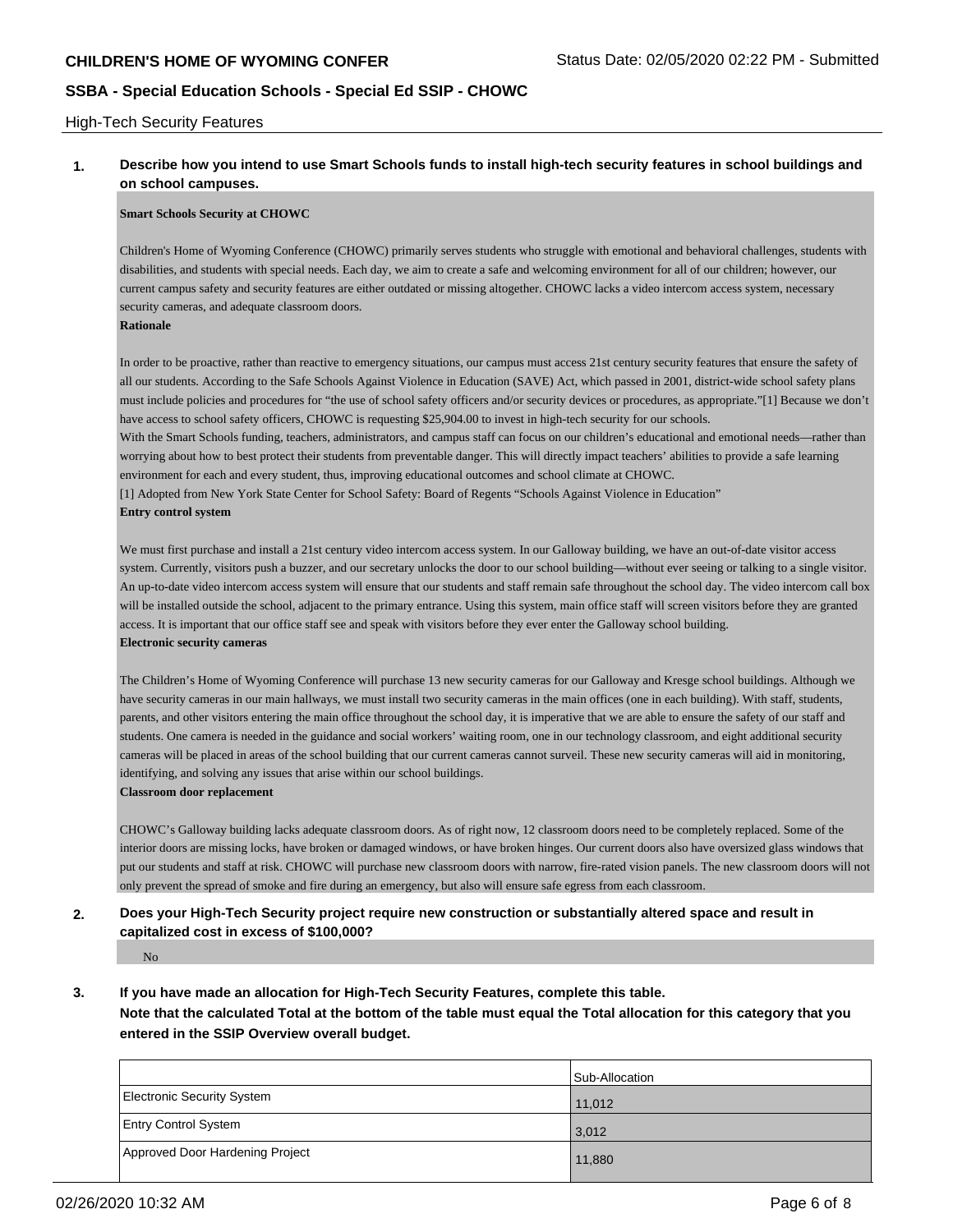High-Tech Security Features

|             | Sub-Allocation |
|-------------|----------------|
| Other Costs |                |
| Totals:     | 25,904         |

**4. Please detail the type, quantity, per unit cost and total cost of the eligible items under each sub-category. This is especially important for any expenditures listed under the "Other" category. All expenditures must be capital bond eligible to be reimbursed with Smart Schools funds. If you have any questions, please contact us directly through smartschools@nysed.gov.**

**Add rows under each sub-category for additional items, as needed.**

| Select the allowable expenditure<br>type.<br>Repeat to add another item under<br>each type. | Item to be purchased                                                                                                                                                                                                                                | Quantity     | Cost per Item | <b>Total Cost</b> |
|---------------------------------------------------------------------------------------------|-----------------------------------------------------------------------------------------------------------------------------------------------------------------------------------------------------------------------------------------------------|--------------|---------------|-------------------|
| Main Entrance Entry Control<br>System                                                       | AIPHONE JK-1MED MASTER<br><b>STATION WITH COLOR</b><br>MONITOR/AUDIO/PICTURE<br><b>MEMORY</b>                                                                                                                                                       | $\mathbf{1}$ | 420           | 420               |
| Main Entrance Entry Control<br>System                                                       | JK-DV WIDE ANGLE DIGITAL PAN<br>TILT ZOOM VIDEO DOOR STATION<br>ZINC DIE CAST METAL SURFACE<br><b>MOUNT</b>                                                                                                                                         | $\mathbf{1}$ | 780           | 780               |
| Main Entrance Entry Control<br>System                                                       | PS-1820UL POWER SUPPLY 18V DC<br>2Α                                                                                                                                                                                                                 | $\mathbf{1}$ | 400           | 400               |
| Main Entrance Entry Control<br>System                                                       | OPEN/CLOSE 12 VDC SWITCH                                                                                                                                                                                                                            | $\mathbf{1}$ | 50            | 50                |
| Main Entrance Entry Control<br>System                                                       | <b>INSTALLATION LABOR COSTS:</b><br>mounting and connections;<br>programming new equipment; final<br>testing; training on new equipment                                                                                                             | 1            | 1,362         | 1,362             |
| <b>Approved Door Hardening</b><br>Project                                                   | 3'x6'8" 90 MIN BIRCH DOORS<br><b>STAINED</b>                                                                                                                                                                                                        | 12           | 825           | 9,900             |
| <b>Approved Door Hardening</b><br>Project                                                   | 4x25 FIRE GLASS WITH KITS                                                                                                                                                                                                                           | 12           | 140           | 1,680             |
| <b>Approved Door Hardening</b><br>Project                                                   | <b>SET SPRING HINGES</b>                                                                                                                                                                                                                            | 12           | 25            | 300               |
| <b>Main Entrance Electronic</b><br><b>Security System</b>                                   | <b>CIDPAIP28M HD NETWORK</b><br>OUTDOORS MINI DOME CAMERA<br>WITH AUDIO/ALARM 1/3'<br>PROGRESSIVE CMOS,<br>4MP@20FPS, 2.8 MM LENS ICR<br>OLUX WITH IR IP66 DC12V&POE<br>120 DB WDR 3D DNR BLC IR RANGE<br>UP TO 30M FULL METALLIC<br><b>HOUSING</b> | 13           | 369           | 4,800             |
| <b>Main Entrance Electronic</b><br><b>Security System</b>                                   | 500 FT IP/CAT6 ROLLS PLENUM                                                                                                                                                                                                                         | 2            | 250           | 500               |
| Main Entrance Electronic                                                                    | Ipio-16 (16 INPUT/OUPUT)                                                                                                                                                                                                                            | 13           | 108           | 1,400             |